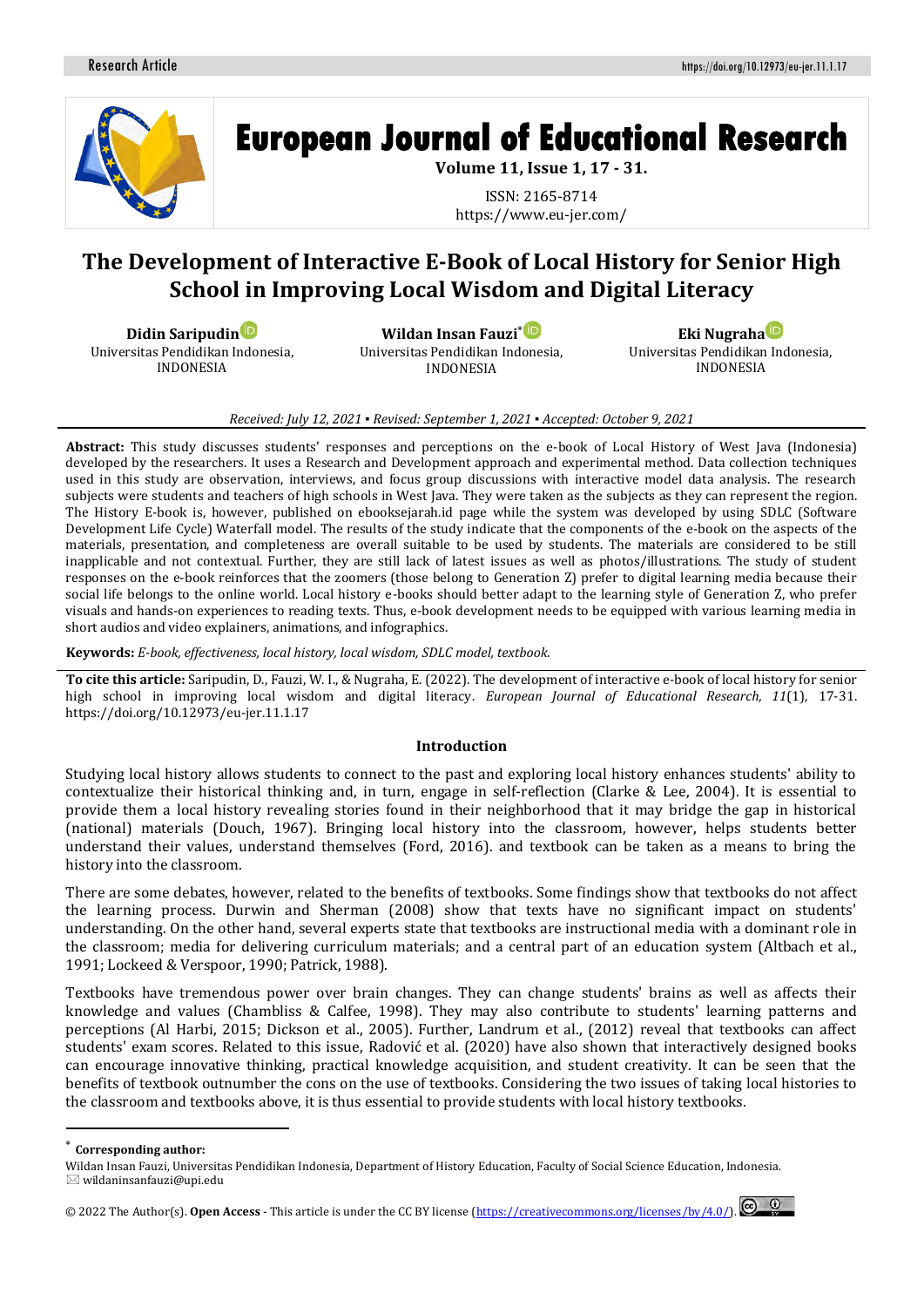Local history textbooks are the primary learning media and source for students because by utilizing these textbooks, students can understand the materials and develop various values of local wisdom and apply them (Saripudin & Komalasari, 2016). For Indonesia of which the curriculum recently used is called as the 2013 curriculum, local history textbooks specifically provide supporting materials from the primary subject matter contained in the 2013 curriculum and teach students to learn about the materials as well as to develop local wisdom and values of local history and explore the students' historical thinking.

The preparation of the local history e-book of West Java is driven by inadequate sources of West Java history textbooks. Local history writing still faces many difficulties related to the scarcity of adequate sources and experts, and most of the existing history textbooks are still Javanese centric (Abdullah, 2010; Ricklefs, 2005). Besides that, the preparation is also driven by the reality that currently there is a change in the form of books, which had initially been in the form of a traditional printed book and was then developed into an electronic one (Marcia et al., 2012). Studies show that printed textbooks are considered less efficient and less relevant to the millennial generation (Hendricks, 2017; Kestenbaum, 2014). The advantages of e-books are it takes a lower cost to access them and it is easier to find any information through e-books, anytime and anywhere (Fager et al., 2020).

The e-book form is also taken considering the Z generation's characters possessing different unique characteristics, motivations, interests, and styles (Seemiller & Clayton, 2019). The generation is active in the digital world, internetbased social media, either for personal, group, economic, existence, or information-seeking interests and zoomers have been accustomed to technology. Further, digital media based e-books are created because they have a dominant influence on people's daily lives and social behavior in the global culture of  $21<sup>st</sup>$  century society (Dunas & Vartanov, 2020).

The development of Information and Communication Technology in the era of the industrial revolution 4.0 has become a demand and need for the world of education that it may relate to digital literacy. The e-book is also packaged to improve students' digital literacy. This study investigates how students perceive the interactive e-book of West Java Local History for SMA (Senior High School)/SMK (Vocational High School) of Class XI in improving local wisdom and digital literacy. The focus of the research was developed in the following research questions: How does the use of the interactive e-book of West Java Local History for SMA/SMK affect the improvement of students' local wisdom and digital literacy.

# **Methodology**

# *Research Design*

This research uses "Development Research," which was conducted in a multi-year basis (3 years). Research and development is "a process used to develop and validate educational products" (Borg & Gall, 1989, p. 256). This research is also called 'research-based development,' which aims to improve the quality of education. It also aims to discover new knowledge through 'basic research or to answer specific questions about practical problems through 'applied research, which is used to improve educational practice. This study is used for the research and development to produce an interactive e-book model of West Java Local History for SMA/SMK of Class XI in improving local wisdom and digital literacy.

It includes ten steps of Research and Development of Borg and Gall (1989) divided into three years of research: In the second-year of the research, it had entered the Operational product revision stage (the Seventh step), where the local history e-book was tested in a different scope, in a wider one. In the first year, the pilot only involved five schools, while in the second year; the school area covered one province. The study, however, takes two forms of activities, namely; (1) qualitative exploration and (2) quantitative experiment.

# *Sample of Research*

The study took SMAs/SMKs located in West Java as the research site and took the representativeness of schools situated in urban and rural areas into account. The limited trial was conducted in five schools (first year), and the broad trial (the second year) took ten schools as the samples in accordance with the division of the West Java region, where the region is divided into five development areas, so each part had two representative schools. Five schools were taken in the third year for the implementation in the form of an experiment. The research subjects were senior high school/vocational high school history students and teachers.

#### *Instruments and Procedures*

Data collection techniques used in this study are Observation, Interview, Document Study, Focus Group Discussion, and textbook assessment instruments. The assessment instrument is in the form of questionnaire. To obtain data on the reality range of the general description of the Local History interactive e-book for students, a questionnaire was distributed in three assessment components distributed to 776 students at the schools. The questionnaire asked the students to assess the Local History interactive e-book they used. The scale used in the assessment of the book as determined is by calculating the score of (5) excellent, (4) good, (3) fair, (2) poor, and (1) very poor.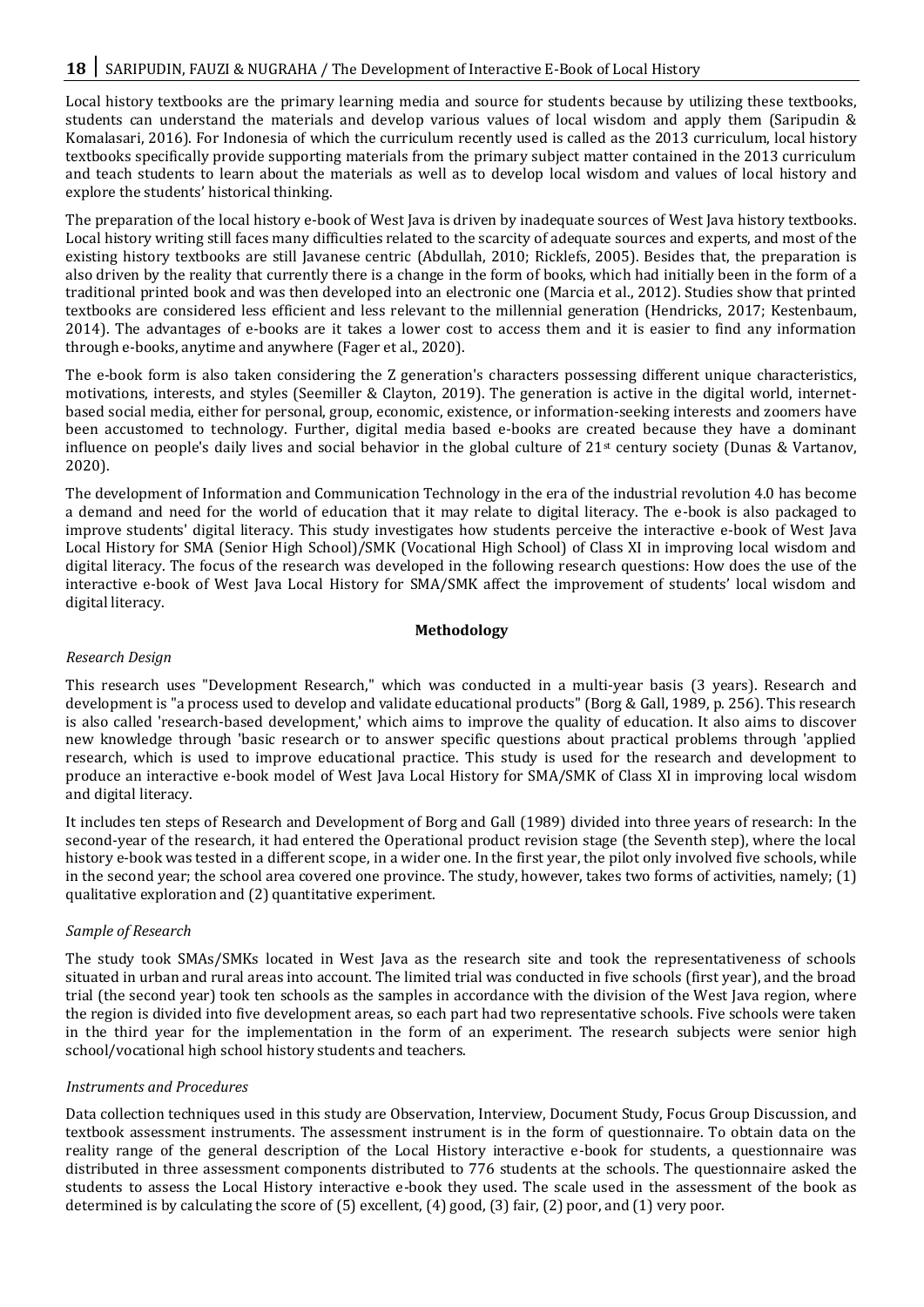The instrument was tested to determine its validity and reliability. It was stated in five items of invalid questions and in the next stage of testing, the questionnaire items were revised so that it could be appropriately used for research. However, reliability tests were carried out on each instrument variable at  $n = 34$  and significance of 0.005. Based on the data processing by using SPSS version 22.0, the reliability of the items is:

| Table 1. Reliability Test Results |            |  |  |
|-----------------------------------|------------|--|--|
| Cronbach's alpha                  | N of items |  |  |
| .780                              | 63         |  |  |
|                                   |            |  |  |

It can be seen from the data processing results above, it is obtained that t count =  $0.780$  with  $r_{table} = 0.325$ . This means that  $t_{\text{count}}$  >  $r_{\text{table}}$ . It can be concluded that this instrument can be said to be reliable or can be trusted as a data collection tool.

# *Data Analysis*

The data analysis technique used is an interactive analysis model consisting of data collection, data reduction, data display, and inference/verification.

# **Results**

#### *West Java Local History Interactive E-book for SMA/SMK based on Local Wisdom and Digital Literacy*

An interactive e-book is undeniably required in improving digital literacy as the term refers to one's capacity in seeking out, assessing and using information through digital technologies as well as in using any forms of technology. To meet the quality of an excellent interactive e-book, specific criteria are needed in preparing and writing an interactive ebook, where according to Greene and Petty (1975, as cited in Tarigan, 1986, pp.13-20) they are as follows:

- 1. Point of view. Interactive e-books must have certain basics, principles, and points of view that animate and underlie interactive e-books as a whole. Those points of view are in the form of theory and psychology, language, and so on.
- 2. Concept clarity. The concepts used in an interactive e-book must be clear and concise. Ambiguity needs to be avoided so that students get clarity on the various descriptions that they put forward.
- 3. Being relevant to the curriculum. Interactive e-books must be relevant to the applicable curriculum. This follows their function as a source of learning in the classroom, which inevitably has to follow various institutional provisions, including the curriculum.
- 4. Interesting. Interactive e-books are written for learners. Therefore, the author of interactive e-books must consider the interests of students who use the textbook. The more relevant an e-book with the interests of students, the more attractive the e-book.
- 5. Cultivating motivation. An excellent interactive e-book is an interactive e-book that can make students willing and happy to do the tasks or exercises contained in the book.
- 6. Stimulating student activity. Accordingly, interactive e-books are books that stimulate, challenge, and activate student activities. This is in line with the concept of active student learning or value clarification.
- 7. Being illustrative. Striking and exciting illustrations must accompany interactive e-books. A suitable picture must give its charm and clarify what is being said.
- 8. Being understandable to the users. The aspect of understanding must come first. The main factor playing here is language. The language of the book must be in accordance with the language of the students. The sentences should be effective and avoid double meaning.
- 9. Supporting other subjects. By studying interactive e-books, one issue can add knowledge to other matters.
- 10. Respecting individual differences. An excellent interactive e-book does not exaggerate specific individual differences. Differences in ability, talent, economy, and socio-culture are not at issue.
- 11. Establishing values. An excellent interactive e-book seeks to strengthen the values that apply in society, preserve the values of struggle, and the spirit of the 1945 Constitution (the national constitution of the Republic of Indonesia), the noble value of Pancasila (the basic principles of the Republic of Indonesia), so that students will try to preserve it.

The above criteria is in line with the principles of textbook writing that based on the principles, a book should be developed to meet the criteria of content, presentation and linguistic eligibility.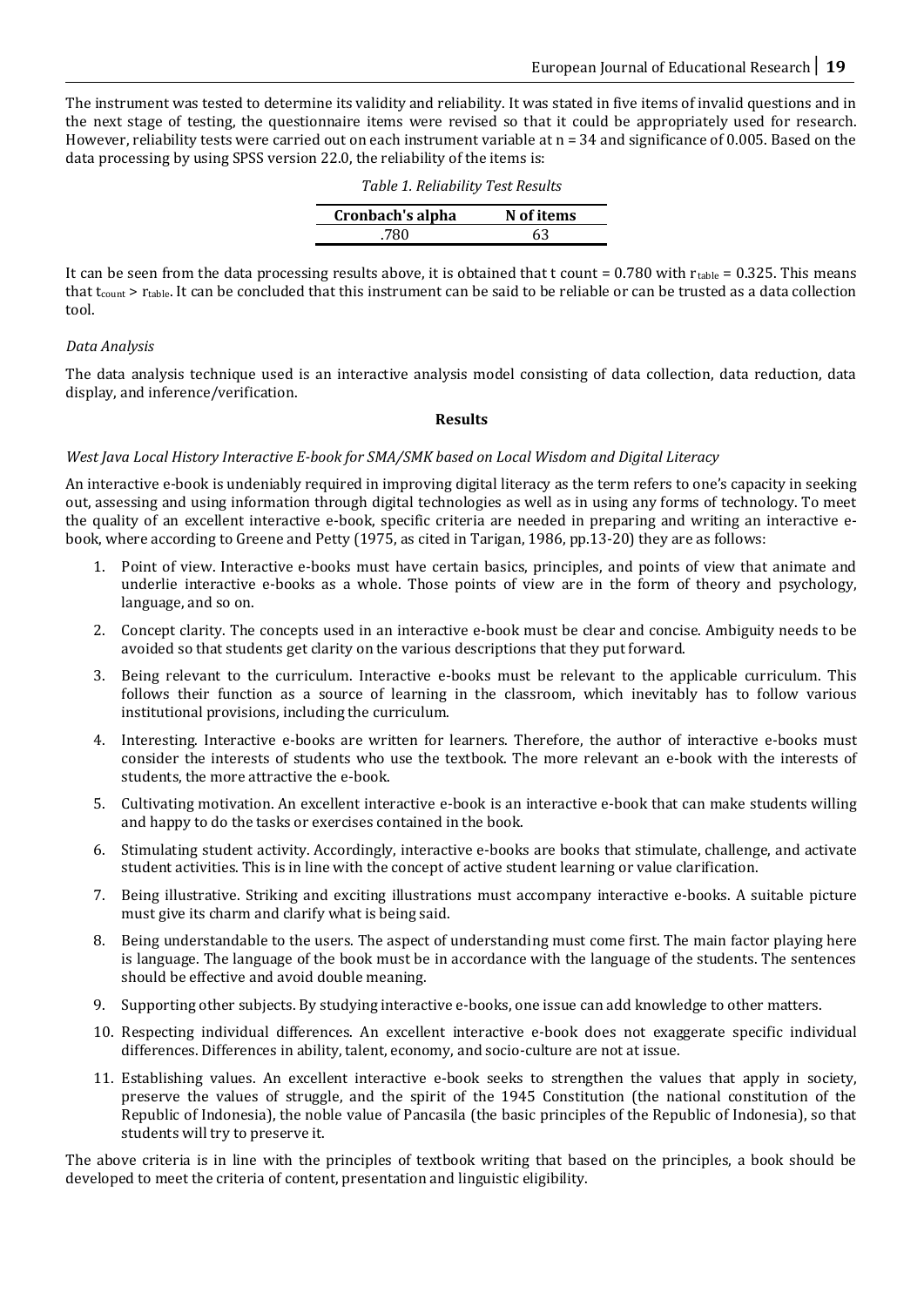The development of the Local History textbook model is, however, in accordance with historical education and the principles of textbook writing.

Related to the content principles in text book writing there are several principles in preparing history learning materials to meet, including relevance, consistency, and adequacy. The focus of relevance means that the history learning materials should be relevant or related to the achievement of core competency standards. The focus of consistency refers to the reliability. The focus of adequacy means that the material taught should be adequate in helping students master the basic competencies being taught. The material should not be too little and not too much. If it is too little, it will be less helpful in achieving core competencies and basic competencies, on the contrary, "if it is too much it will be a waste of time and effort to learn unnecessary materials" (Dikdasmen, 2006, p. 6).

Learning material is certainly an issue. A significant problem often faced by history teachers in local history learning activities is when choosing appropriate learning materials to help students achieve competencies. This is because, in the curriculum, history learning materials are only written in general as outlined in the subject matter. The teacher's task is to describe the subject matter so that it becomes a complete teaching material. Concerning the selection of local history learning materials, in general, the existing problems include: "(1) how to determine the type of materials; (2) the depth of the materials; (3) the scope; (4) the order of the presentation; and (5) the treatment of the local history learning materials" (Dikdasmen, 2006, p. 416).

In delivering local history learning materials, there are several common problems often faced by teachers, namely the selection of material sources. Teachers tend to choose local historical authorities listed in textbooks and have not developed local history materials based on oral history. Furthermore, they have not expanded the horizons of references either. The teachers deliver inadequate and shallow learning materials, the order of presentation is also inadequate, and the materials do not follow the competencies to be achieved by students (Saripudin & Komalasari, 2016).

Therefore, The Local History of SMA/ SMK of Class XI is compiled in 6 chapters which have been accommodated with the values of Sundanese local wisdom. The six chapters are a wealth of West Java Local History material extracted from local culture and characters.

The first chapter of the e-book discusses the early arrival and influence of the West in *Tatar Sunda* (West Java region). In the second chapter, there is some discussion on the expansion of the influence of colonialism on the Sundanese people. In the third chapter, the authors discuss *Tatar Sunda* during the National Movement while in the fourth one, the situation of *Tatar Sunda* during Japanese Occupation is revealed. The fifth chapter discusses the situation of *Tatar Sunda* affected by the Proclamation event. At last, in chapter six, there is some discussion on the physical revolution in West Java from 1945-1949. The revolution occurred between 1945-1949, a critical period in which different groups of people supported and defended Indonesia's independence from those who did not accept Indonesian autonomy and wanted to regain control of Indonesia as a colony.

However, related to the presentation principles, textbook writing should take the components of learning strategies and the design of learning messages into account. The main features of the learning strategies (instructional strategies) include (1) preliminary learning activities (pre-instructional activities), (2) delivery of learning materials (presenting instructional materials), (3) provoking student performance (eliciting performance), (4) providing feedback and (4) follow-up activities in the form of remedial and enrichment (Gafur, 1986). At the same time, the principles of learning message design include: (1) the principle of readiness and motivation, (2) the use of attention directing devices, (3) student's active participation, (4) repetition, and feedback (Gafur, 1986; Saripudin & Komalasari, 2016).

Furthermore, the development of textbooks should also carry out subject objectives, contain general principles of writing texts, and integrate the seven components of contextual learning (constructivism, questioning, inquiry, learning community, modeling, reflection, and authentic assessment) with elements of learning strategies and principles of learning message design (Komalasari, 2010; Komalasari & Saripudin, 2017).

Considering all of the issues pertaining to the presentation principles above, the systematics of the e-book and chapters are then developed as follows: 1) Book outline includes a foreword, complete list of books, table of contents, book contents, glossary, bibliography, list of books, journals, internet from credible institutions that are used as reference materials compiled according to the provisions, index (subjects and people)' 2) Chapter Systematics includes chapter titles, introductions, concept maps (mind maps) and keywords, presentation of materials, presentation/demonstration of competencies, summaries, material conclusions, reflections, authentic assessments, feedback, follow-up activities / independent tasks (transfer, enrichment, remedial).

The interactive e-book on Local History of West Java, however, was developed using a management information system with a waterfall type of SDLC (Software Development Life Cycle) model that consists of five stages of need analysis, design stage, implementation stage, testing stage, and maintenance stage as presented. The following is the description: 1) Requirement Definition (Need analysis). Requirement engineering provides the primary mechanism for software design and construction; 2) System and Software Design. The Concept of Software design contains a description of the software structure to be implemented, the structure and data model that the software will use, the interface between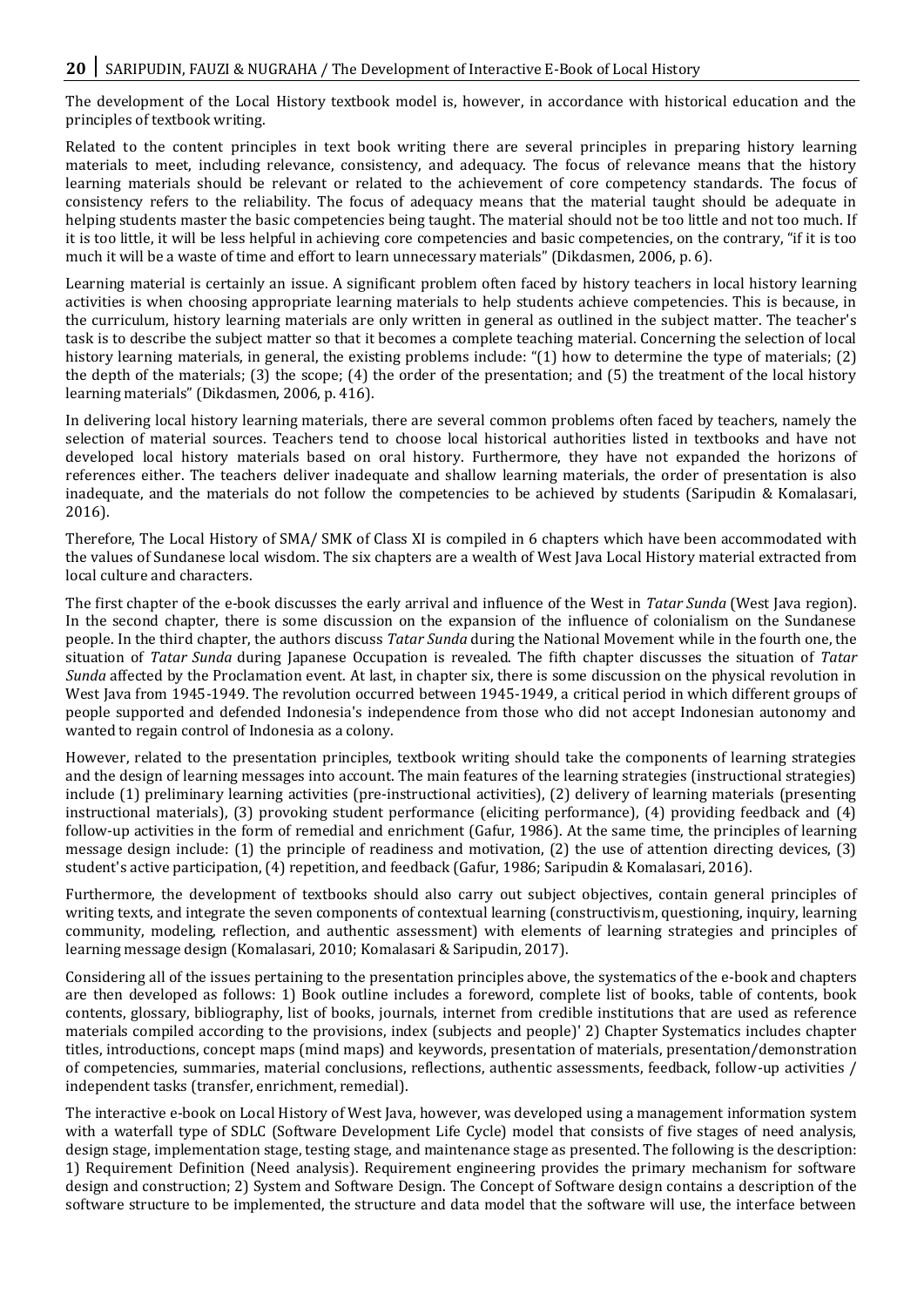software components, and sometimes contains the algorithms that will be used in the software; 3) Implementation and Unit Testing. In this stage, the implementation process of the design determined in the previous step is carried out. The main activity in this stage is coding; 4) Integration and System Testing. Software testing is carried out in three levels of testing, namely testing each software component separately, testing the software as a whole after the integration process is carried out, and testing the software as a whole using user data; 5) Operation and Maintenance. Maintenance improves the implementation of system units and improves system services due to newly discovered system requirements (Sommerville, 2011).

Apart from the local wisdom involved in the local history learning material and digital literacy issues, determining the scope of an interactive e-book requires several criteria that it should include scientific disciplines in the form of knowledge, values , and skills. In general, it turns out that the textbooks used do not follow or do not meet the criteria above. This is evidenced by the results of the interviews and observations that some lecturers view the books' scope as inadequate. Accordingly, it is required that a learning experience offers various processes that allow students to gain concrete experience, reflective observation, conceptualization, abstraction, and active experimentation. The type of learning experience is, however, tailored to the specificity of each subject. For example, topics relevant to skill area are different from those of knowledge area.

# *Test Results on Students*

To see the understanding of the materials and the development of students' Local History values after using the Local History e-book requires some evaluation where a test towards the material understanding and an assessment towards the attitude were given to the research subjects' participants.

# *The Overview towards Students' Understanding on the Local Historical Learning Materials and the Development of Local Historical Values*

The Aspects of the material understanding and the development of local historical values are presented in Table 2.

|                |                              |                                         |               | Rating result (N=207) |        |                |
|----------------|------------------------------|-----------------------------------------|---------------|-----------------------|--------|----------------|
| N <sub>0</sub> | <b>Rated component</b>       | <b>Rated aspect</b>                     | Excellent (%) | Good (%)              | Fair   | Poor           |
|                |                              |                                         |               |                       | $(\%)$ | $(\%)$         |
| А.             | Understanding<br>of          | Fact                                    | 70            | 16                    | 10     | $\overline{4}$ |
|                | Materials<br>in<br>the       | Concept                                 | 60            | 20                    | 11     | 9              |
|                | 2013 Curriculum              | Principle                               | 56            | 23                    | 11     | 10             |
|                |                              | Procedure                               | 58            | 20                    | 12     | 10             |
|                |                              | <b>Historical Thinking</b>              | 68            | 16                    | 11     | 5              |
|                | Average Score of Component A |                                         | 62.40         | 19                    | 11     | 7.60           |
| <b>B.</b>      | of<br>Development            | Understanding the diversity of local    | 75            | 15                    | 5      | 5              |
|                | Local<br>Historical          | historical history figures and events   |               |                       |        |                |
|                | values                       | Understanding the diversity of places   | 74            | 16                    | 6      | 4              |
|                |                              | where local historical events occur     |               |                       |        |                |
|                |                              | Understanding local cultural and        | 70            | 18                    | 9      | 3              |
|                |                              | ethnic diversity                        |               |                       |        |                |
|                |                              | Understanding<br>diversity<br>the<br>0f | 70            | 15                    | 8      | 7              |
|                |                              | regional languages                      |               |                       |        |                |
|                |                              | Respect                                 | 65            | 15                    | 10     | 10             |
|                |                              | Tolerant                                | 60            | 19                    | 15     | 6              |
|                |                              | Cooperation                             | 48            | 40                    | 10     | 2              |
|                |                              | Togetherness                            | 70            | 21                    | 8      | 1              |
|                |                              | Average Score of Component B            | 66.5          | 19.9                  | 8.9    | 4.75           |
|                |                              | <b>Average Total Score</b>              | 64.45         | 19.45                 | 9.95   | 6.175          |

*Table 2. The Understanding of Materials and the Development of Local Historical Values*

The table above shows that students have an excellent ability to understand the materials and balanced local history values. Students' understanding of the 2013 curriculum material (facts, concepts, principles, procedures, and historical thinking) shows that 62.40% of them are in an excellent category, and 19% are in good category while in terms of the development of local history values, 66.50% of them are in the excellent category, 20.5% are in the good category. In terms of understanding the materials relevant to the 2013 curriculum, students have the best ability in understanding facts and historical thinking. In developing local historical values, they are dominant in the understanding towards the diversity of local historical figures and events, understanding the variety of places where local historical events occur,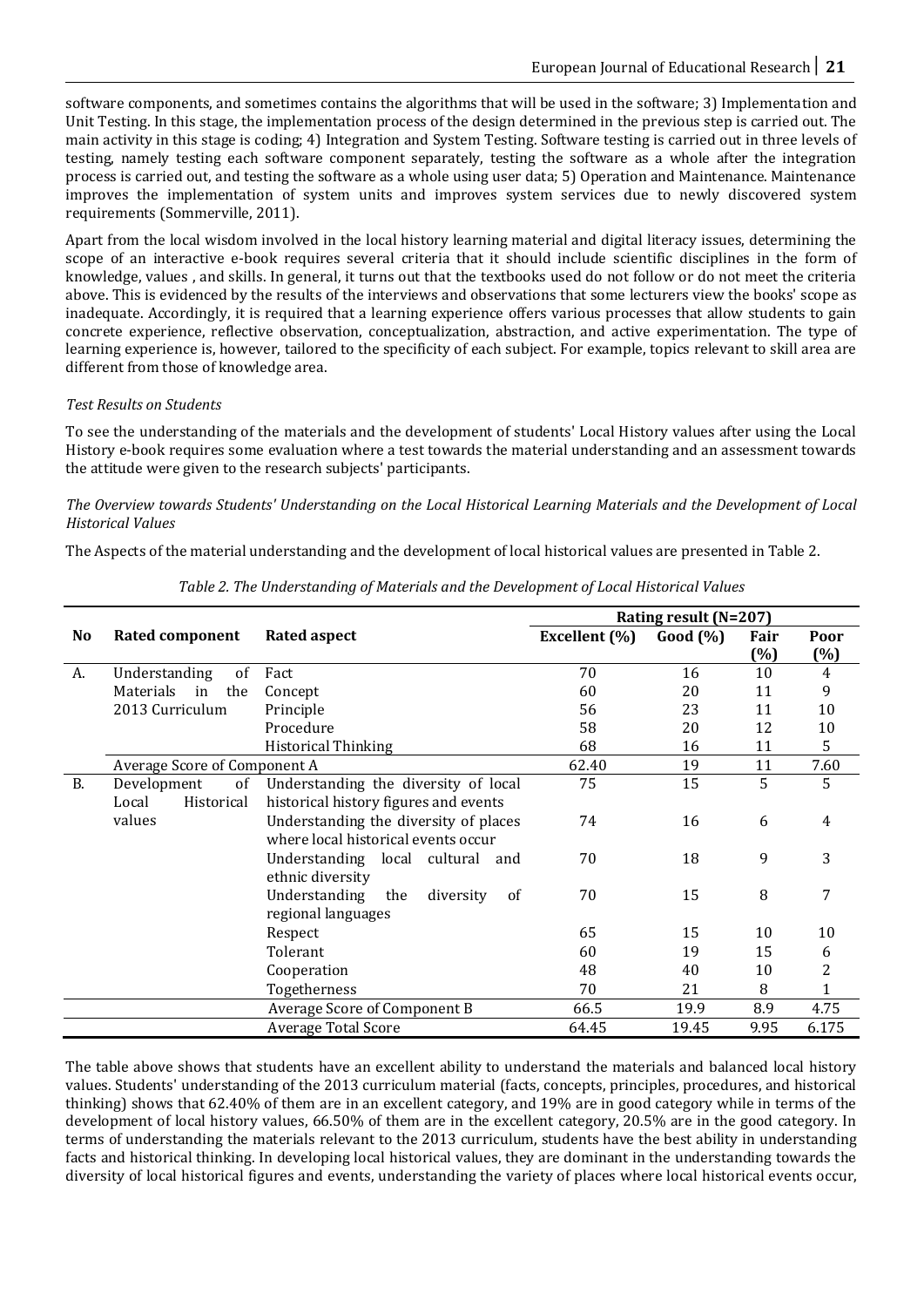# 22 SARIPUDIN, FAUZI & NUGRAHA / The Development of Interactive E-Book of Local History

understanding local cultural and ethnic diversity, understanding the diversity of regional languages, respect and togetherness.

# *The Overview towards Students' Perceptions on the Use of Local History Interactive E-Books*

The overview towards the Local History interactive e-book for students involves several components, including learning material components, presentation components, and completeness components. Below is the overview towards the interactive e-book in terms of learning materials.

*Table 3. The Overview towards the Interactive E-book in Learning Material Components*

|     |                                                        |       |       | <b>Responses</b> |                  |          |
|-----|--------------------------------------------------------|-------|-------|------------------|------------------|----------|
| No. | <b>Statements</b>                                      | 5     | 4     | 3                | $\boldsymbol{2}$ | 1        |
| 1.  | The relevance of the materials to the school           | 25.8  | 59.1  | 13.4             | 1.3              | 0.4      |
|     | curriculum                                             |       |       |                  |                  |          |
| 2.  | The level of depth and breadth of materials that       | 21.5  | 45.4  | 31.5             | 1.5              | 0.1      |
|     | develop cognitive attitudes, values, and skills        |       |       |                  |                  |          |
| 3.  | Theoretical/postulate-generalization materials         | 24.7  | 55.9  | 17.3             | 1.9              | 0.2      |
| 4.  | Applicable and contextual materials                    | 21.3  | 33.7  | 41.7             | 2.6              | 0.7      |
| 5.  | Truth and accuracy of facts, data, concepts, theories, | 28.8  | 47.4  | 22.4             | 1.1              | 0.3      |
|     | laws/principles and procedures                         |       |       |                  |                  |          |
| 6.  | The materials use theoretically and empirically        | 29    | 56.1  | 13.2             | 1.3              | 0.4      |
|     | correct sources of material                            |       |       |                  |                  |          |
| 7.  | The materials are in accordance with the latest        | 24.1  | 59.1  | 15.4             | 1.4              | $\theta$ |
|     | developments in science and disciplines                |       |       |                  |                  |          |
| 8.  | Materials develop current issues and local history     | 15.6  | 30.1  | 50.3             | 3.8              | 0.2      |
| 9.  | The style of the description of the materials is       | 22.6  | 39.5  | 33               | 4.5              | 0.4      |
|     | understood and in accordance with the level of         |       |       |                  |                  |          |
|     | thinking of students                                   |       |       |                  |                  |          |
| 10. | The materials use the latest references (up to date)   | 13.8  | 38.9  | 41.9             | 5.1              | 0.3      |
|     | Average score                                          | 22.72 | 46.52 | 28.01            | 2.45             | 0.3      |

The table above shows the results of student respondents' calculations on the overview towards the Local History interactive e-book in the component of learning materials which include indicators: relevance, depth/breadth of material, theoretical, applicable, accuracy, material truth, development of science, development of recent issues, style of description and up-to-date. The average score of the overview towards the e-book in the component of learning materials is 46.52% in the excellent category. The overview towards the e-book in the parts of learning materials can be said to be suitable to be used by students. The indicators for the components of learning materials that are still said to be sufficient and need some improvement include:

- 1. Less relevant and contextual materials.
- 2. The material does not develop the latest issues and local history.
- 3. The material does not use the latest references.

Furthermore, the overview towards the Local History interactive e-book for students in the presentation component can be seen in the following table.

*Table 4. The Overview towards Local History Interactive E-Books in Presentation Components*

| No. | <b>Statements</b>                                                                             |      |      | <b>Responses</b> |      |          |
|-----|-----------------------------------------------------------------------------------------------|------|------|------------------|------|----------|
|     |                                                                                               | 5    |      | 3                | 2    |          |
| 1.  | Interactive e-book presentation display                                                       | 16.9 | 41.2 | 35.6             | 4.5  | 1.8      |
| 2.  | Display pictures/photo illustrations                                                          | 12.2 | 26.5 | 42.4             | 16.8 | 2.1      |
| 3.  | Chart view                                                                                    | 12.6 | 33.3 | 44.1             | 8.5  | $1.5\,$  |
| 4.  | Communicative writing style                                                                   | 17.7 | 38.8 | 36.2             | 6.4  | 0.9      |
| 5.  | Systematic consistency of presentation in chapters                                            | 22.1 | 47.9 | 28.7             | 1.3  | $\theta$ |
| 6.  | The balance of material presentation (substance)<br>between chapters and between sub chapters |      | 48.6 | 31.5             | 1.5  | 0        |
|     | Method/learning<br>flow/structure<br><sub>of</sub><br>e-book<br>presentation                  | 16.5 | 46.9 | 34.5             | 1.7  | 0.4      |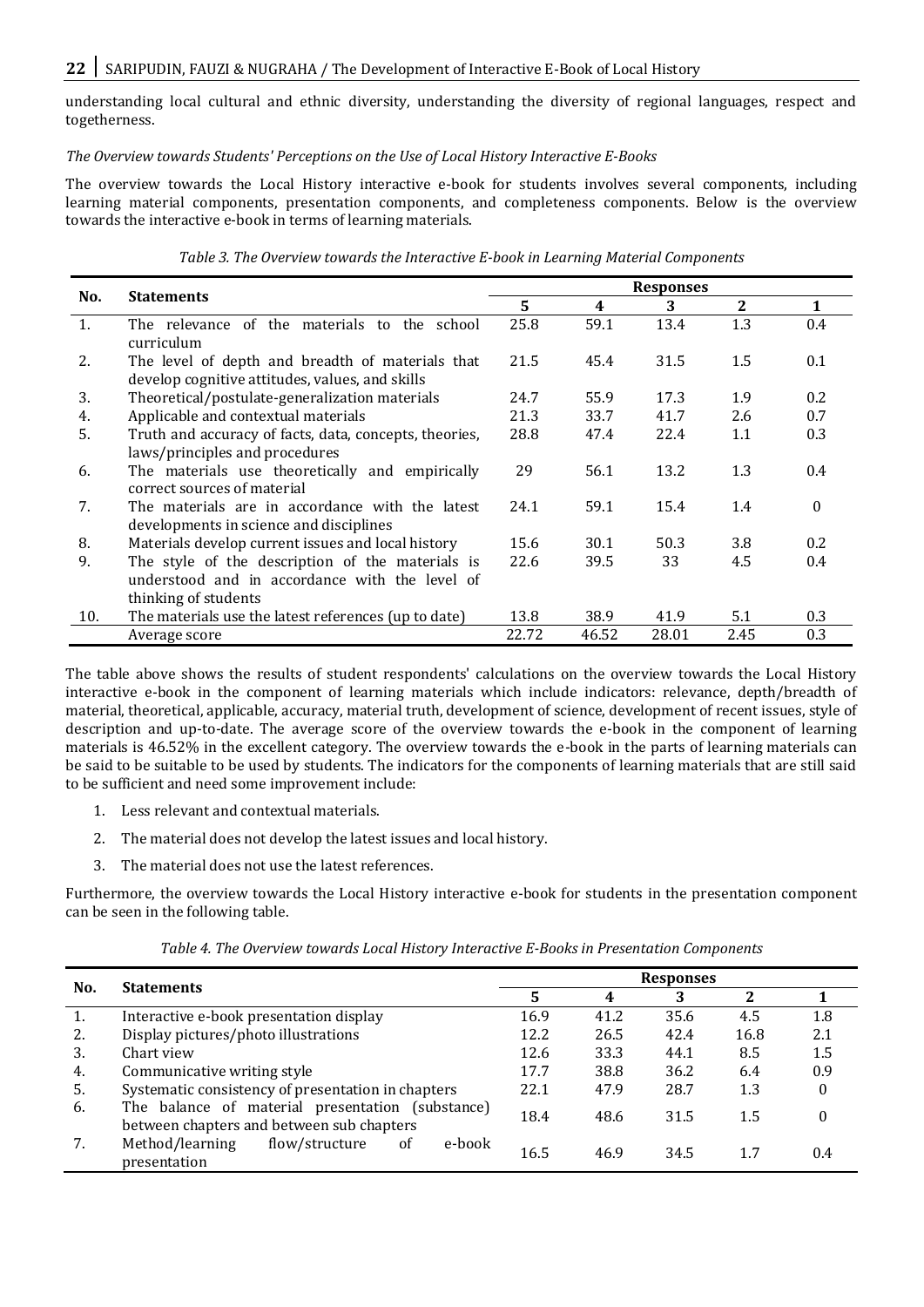#### *Table 4. Continued*

|     |                                                            |       | <b>Responses</b> |                    |      |      |
|-----|------------------------------------------------------------|-------|------------------|--------------------|------|------|
| No. | <b>Statements</b>                                          | 5     |                  | 3                  | 2    |      |
| 8.  | The material is presented in an attractive manner          |       |                  |                    |      |      |
|     | (using a coherent, straightforward, easy-to-understand,    | 15.4  | 36               | 41.8               | 6.6  | 0.2  |
|     | interactive focus tool)                                    |       |                  |                    |      |      |
| 9.  | Illustration of the material according to the level of age | 15.1  | 42.7             |                    |      |      |
|     | development and can clarify the material                   |       |                  | 35.8<br>5.8<br>0.6 |      |      |
| 10. | The use of illustrations does not contain elements of      |       |                  |                    |      |      |
|     | pornography, extremism, radicalism, violence, SARA         | 50    | 32               | 173                | 0.6  | 0.1  |
|     | (diversity in Tribe, Religion, Race and Intergroup),       |       |                  |                    |      |      |
|     | gender bias, and other deviations                          |       |                  |                    |      |      |
|     | Average Score                                              | 19.69 | 39.39            | 34.79              | 5.37 | 0.76 |

The table above shows the results of the calculation of students' assessments on the overview towards the Local History interactive e-book for students in the presentation components related to physical appearance/pictures/charts, writing style, consistency, balance, the flow of the presentation, presentation of material, illustration of materials and illustration elements. The average score of the overview on the overview towards the local history interactive e-book for students in the presentation component is 39.39% in the good category. Therefore, the overview towards the presentation component of the e-book shows that the e-book can be said to be suitable to be used by students. The indicators for presentation components that are still said to be sufficient and need some improvement include: 1) the display of photos/illustrations is still low; 2) it requires more chart display, and 3) unattractive presentation of material.

An overview towards the Local History interactive e-book for students in the completeness of the component can be seen in the following table.

|     |                                                                                                 |       |       | <b>Responses</b> |              |          |
|-----|-------------------------------------------------------------------------------------------------|-------|-------|------------------|--------------|----------|
| No. | <b>Statements</b>                                                                               | 5     | 4     | 3                | $\mathbf{2}$ | 1        |
| 1.  | Completeness of book identity such as cover, preface,<br>and table of contents                  | 55    | 38    | 5.5              | 1.5          | $\theta$ |
| 2.  | Systematic completeness of chapter titles and sub-<br>chapters                                  | 39.9  | 51.6  | 6.6              | 1.7          | 0.2      |
| 3.  | Initial completeness of preliminary material such as<br>material apperception                   | 29.4  | 52.7  | 16.4             | 1.3          | 0.2      |
| 4.  | Completeness of presentation of material such as facts,<br>concepts, principles, and procedures | 27.7  | 53.1  | 17.3             | 1.7          | 0.2      |
| 5.  | Completeness of illustrations, pictures and charts for<br>each chapter                          | 14.5  | 28    | 42               | 13.2         | 2.3      |
| 6.  | Completeness of the presentation of materials /<br>demonstration of competencies                | 20.5  | 53.1  | 23.9             | 2.1          | 0.4      |
| 7.  | Completeness of authentic assessment in the material                                            | 17.1  | 41    | 39.4             | 2.3          | 0.2      |
| 8.  | Advanced activity equipment                                                                     | 13.6  | 38.2  | 43.9             | 4.1          | 0.2      |
| 9.  | The summary contains the main material of the entire<br>content                                 | 18.8  | 30.3  | 42.2             | 6.6          | 2.1      |
| 10. | Completeness of the book cover in the form of a glossary<br>and bibliography                    | 32.4  | 36.5  | 27.3             | 3.6          | 0.2      |
|     | Average Score                                                                                   | 26.89 | 42.25 | 26.45            | 3.81         | 0.6      |

*Table 5. The overview towards the interactive E-book in the Completeness Component*

The table above shows the results of the calculation of students' assessment on the overview towards the Local History interactive e-book for students in the component of completeness relating to the entirety of the identity of the book, completeness of chapters, completeness of the material, completeness of presentation of materials, the completeness of illustrations, completeness of competency test, completeness of assessment, completeness of follow-up activities, completeness of summary, and completeness of book cover. The average score result of the overview towards the Local History interactive e-book for students in the completeness component is 42.25% in the good category. The overview towards the e-book in the completeness component shows that it can be said that it is suitable to be used by students. The indicators for completeness components that are still said to be sufficient and need some improvement include:

1. Incomplete illustrations, drawings, and charts for each chapter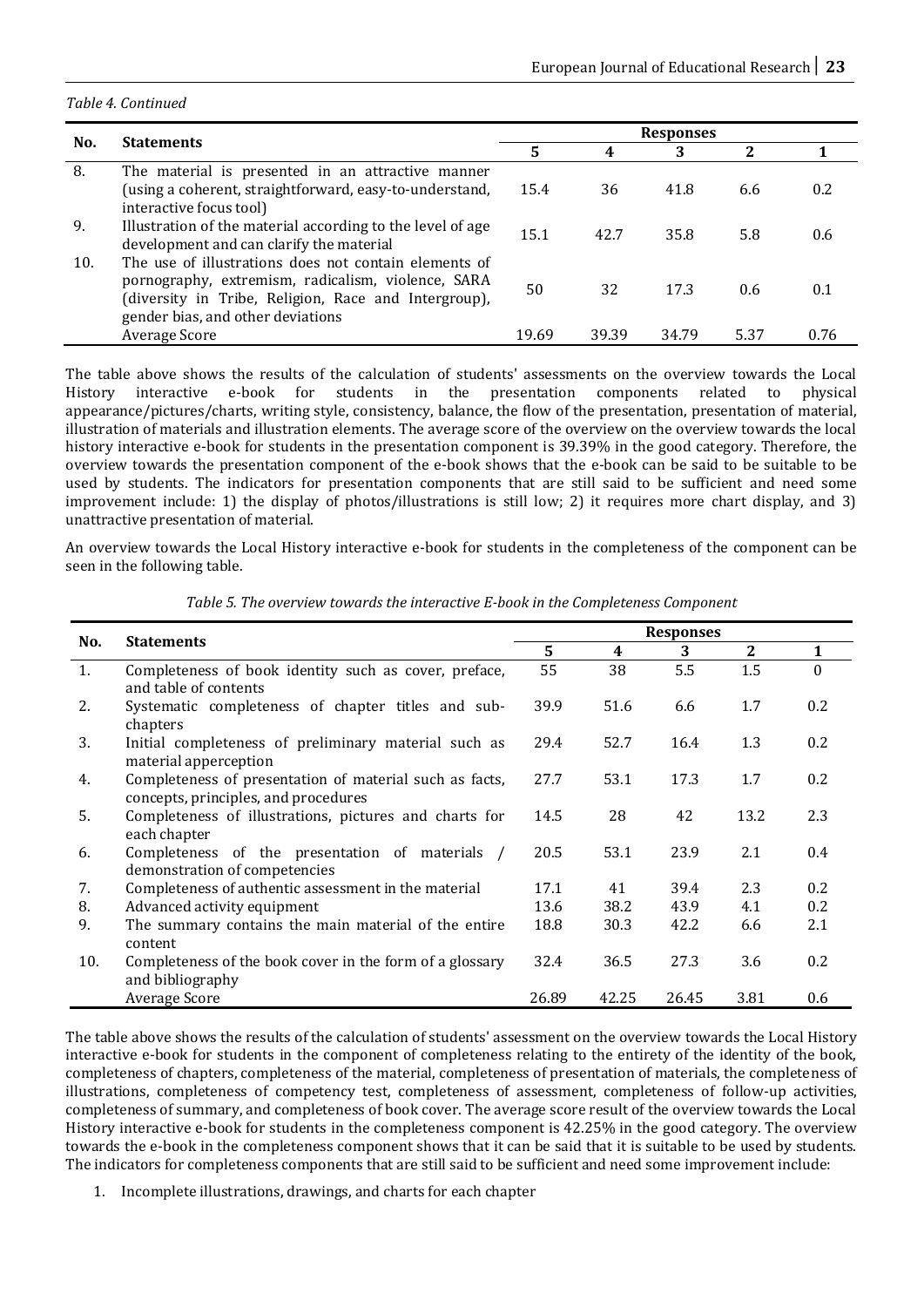- 2. Incomplete follow-up activities
- 3. An incomplete summary containing the primary material of the entire content

After knowing the percentage results of each aspect which includes, material, presentation, and completeness indicators, it is necessary to describe the average score results of each hand. The overview towards the components of the Local History interactive e-book for students from the indicators of material, presentation, and overall completeness where the component rated the highest is in the material component of 46.52%, and the component rated the lowest is in the presentation component of 40. 1%. Referring to the diagram, the mean value of the highest material component is of 46.52%. After classifying 5 response categories from 10 statement items, then the classification is obtained as follows:



*Figure 1. Local history interactive e-book component for students from material indicators, presentation, and completeness.*

Based on the classification, it can be said that the overview towards the Local History interactive e-book components for students as a whole belongs to the 'Fair' category so that several parts need to be developed and improved in terms of the elements of presenting interactive e-books in class.

# *The level of intensity of the use of the Local History interactive e-book for students*

The intensity level of using the Local History interactive e-book for students was obtained from the data on the overview towards the student's assessment on the interactive e-book used. Students' evaluation on the intensity component of the use of books consists of several indicators: 1) Are books routinely used by teachers in History subjects?; 2) Does the teacher make the Local History interactive e-book the primary reference for students?; 3) Does the teacher practice routinely using the interactive e-book as the source?; 4) Does the teacher dominantly use the interactive e-books in class?, and 5) Are learning models and approaches adapted with the use of e-books in class?

The data acquisition presented below represents the intensity of the use of the Local History interactive e-book for students.

*Table 6. The overview towards Local History interactive e-books for students on the Component of Intensity of the Use of* 

*Books*

| No. | <b>Statements</b>                                       |           | <b>Responses</b> |       |      |           |  |  |
|-----|---------------------------------------------------------|-----------|------------------|-------|------|-----------|--|--|
|     |                                                         | <b>SA</b> | A                | N     | D    | <b>SD</b> |  |  |
| 1.  | Do teachers in History subjects routinely use books?    | 26.4      | 36.7             | 31.1  | 5.8  | 0         |  |  |
| 2.  | Do teachers make the Local History interactive e-book   | 35.4      | 33.5             | 29.6  | 1.5  | $\Omega$  |  |  |
|     | the primary reference for students?                     |           |                  |       |      |           |  |  |
| 3.  | Do teachers practice routinely using the interactive e- | 13.9      | 28.4             | 43    | 13   |           |  |  |
|     | hook the source?                                        |           |                  |       |      |           |  |  |
| 4.  | Do teachers use the interactive e-book dominantly in    | 14.3      | 35               | 39.2  | 10.2 | 1.3       |  |  |
|     | the classroom?                                          |           |                  |       |      |           |  |  |
| 5.  | Are learning models and approaches adapted to the use   | 18.6      | 39.5             | 36.4  | 5.5  | 0         |  |  |
|     | of the e-book in the classroom?                         |           |                  |       |      |           |  |  |
|     | Average score                                           | 21.72     | 34.62            | 35.86 | 7.2  | 0.6       |  |  |

Students assessed the interactive e-book of Local History in terms of the use of the interactive e-book, through survey and interviews. Most students (the average score of 35.86%) were neutral to the statement stating that the interactive e-book Local History is used intensively in the classroom. This means that the level of intensity of the use of the interactive e-book in classroom learning is in fair category. The indicators for the intensity component of the use of the Local History interactive e-book that is still said to be sufficient and needs some improvement include 1) the low intensity of practices that teachers do regularly with the e-book as the source, and 2) the low intensity of the teachers dominantly using the e-book in class.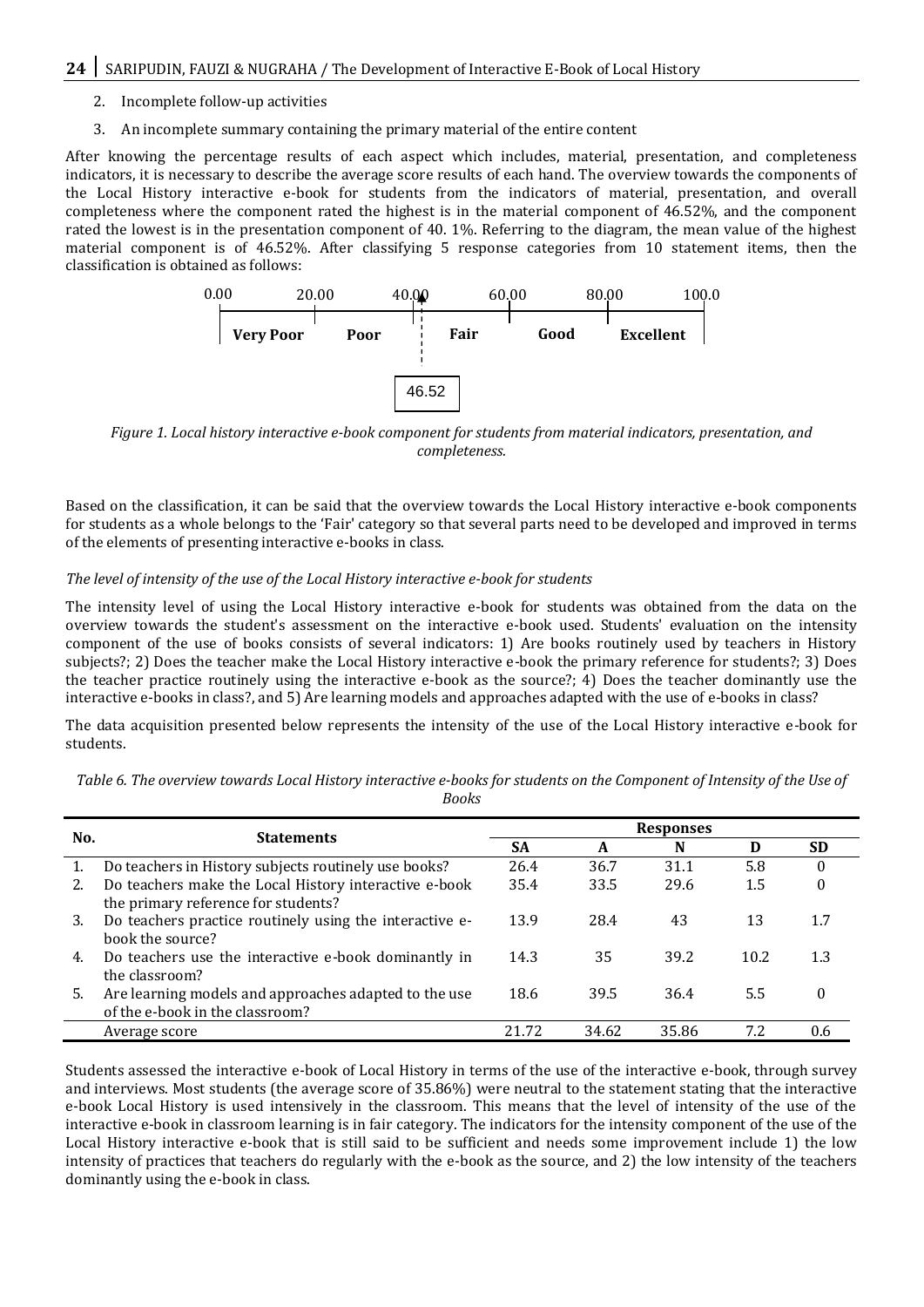After obtaining the mean value of 35.86% for the highest score of the intensity component and classifying categories of the 5 options to respond the 5 statement items, the following classification is obtained:



*Figure 2. An overview of the components of the intensity of the use of e-books in classroom learning*

Based on this classification, it can be said that the general overview towards the intensity component of the use of the e-book in classroom learning belongs to the 'low' category so that it can be seen that several elements need to be developed and improved in terms of the intensity component of the use of interactive e-books on Local History for students.

# *The level of reader satisfaction towards the Local History interactive e-book for students*

The level of student satisfaction as the readers/users of the Local History interactive e-book for students is obtained from the data depicting students' assessment on the e-book used. Students' evaluation of the component of reader satisfaction towards the e-book consists of several indicators, namely: 1) Is the learning material in the interactive book complete, structured, systematic, contextual, and easily understood by students?; 2) Is the presentation of the interactive e-book interesting, communicative, and encouraging students' interest in reading?; 3) Are the beginning of the e-book, the contents of the e-book, and the closing part of the attached book complete as a whole?; 4) Does the ebook have a very high advantage and use value?, and 5) Is the teacher's use of the e-book considered appropriate and suitable for classroom learning?

The data presented below represents user satisfaction towards the Local History interactive e-book for students.

| No. | <b>Statements</b>                                                                                                              | <b>Responses</b> |       |       |          |              |
|-----|--------------------------------------------------------------------------------------------------------------------------------|------------------|-------|-------|----------|--------------|
|     |                                                                                                                                | <b>SA</b>        | A     | N     | D        | <b>SD</b>    |
| 1.  | Is the learning material in the e-book complete,<br>structured, systematic, contextual, and easily understood<br>by students?  | 26               | 49.1  | 23.2  | 1.7      | $\Omega$     |
| 2.  | Is the presentation of the interactive e-book interesting,<br>communicative, and encouraging students' interest in<br>reading? | 20               | 32.9  | 43.2  | 3.9      | $\Omega$     |
| 3.  | Are the e-book beginning, body-book, and e-book cover<br>complete in its entirety?                                             | 26.9             | 50.8  | 20.9  | 1.4      | $\Omega$     |
| 4.  | Does the e-book have a very high advantage and use<br>value?                                                                   | 39.9             | 54.6  | 5.5   | $\theta$ | 0            |
| 5.  | Is the teacher's use of the e-book considered appropriate<br>and suitable for classroom learning?                              | 28.8             | 44.4  | 26.8  | $\theta$ | $\mathbf{0}$ |
|     | Average Score                                                                                                                  | 28.32            | 46.36 | 23.92 | 1.4      |              |

#### *Table 7. Overview towards Local History Interactive e-book for students*

Students evaluated the Local History interactive e-book through surveys and interviews based on their satisfaction as readers/users of interactive e-books. Most of the students (46.36%) were neutral to the statement that students are satisfied with the quality of the interactive e-book used in class. This means that student satisfaction towards the interactive e-book in classroom learning is in the fair category. The component indicator of student satisfaction towards interactive e-books still said to be sufficient and need some improvement is that of the presentation of the interactive e-book that is less attractive, communicative and does not encourage students' interest in reading.

After obtaining the mean value of 46.36% for the highest score of the component of student satisfaction towards the use of local history interactive e-book and classifying categories of 5 options to respond the 5 statement items, the following classification is obtained: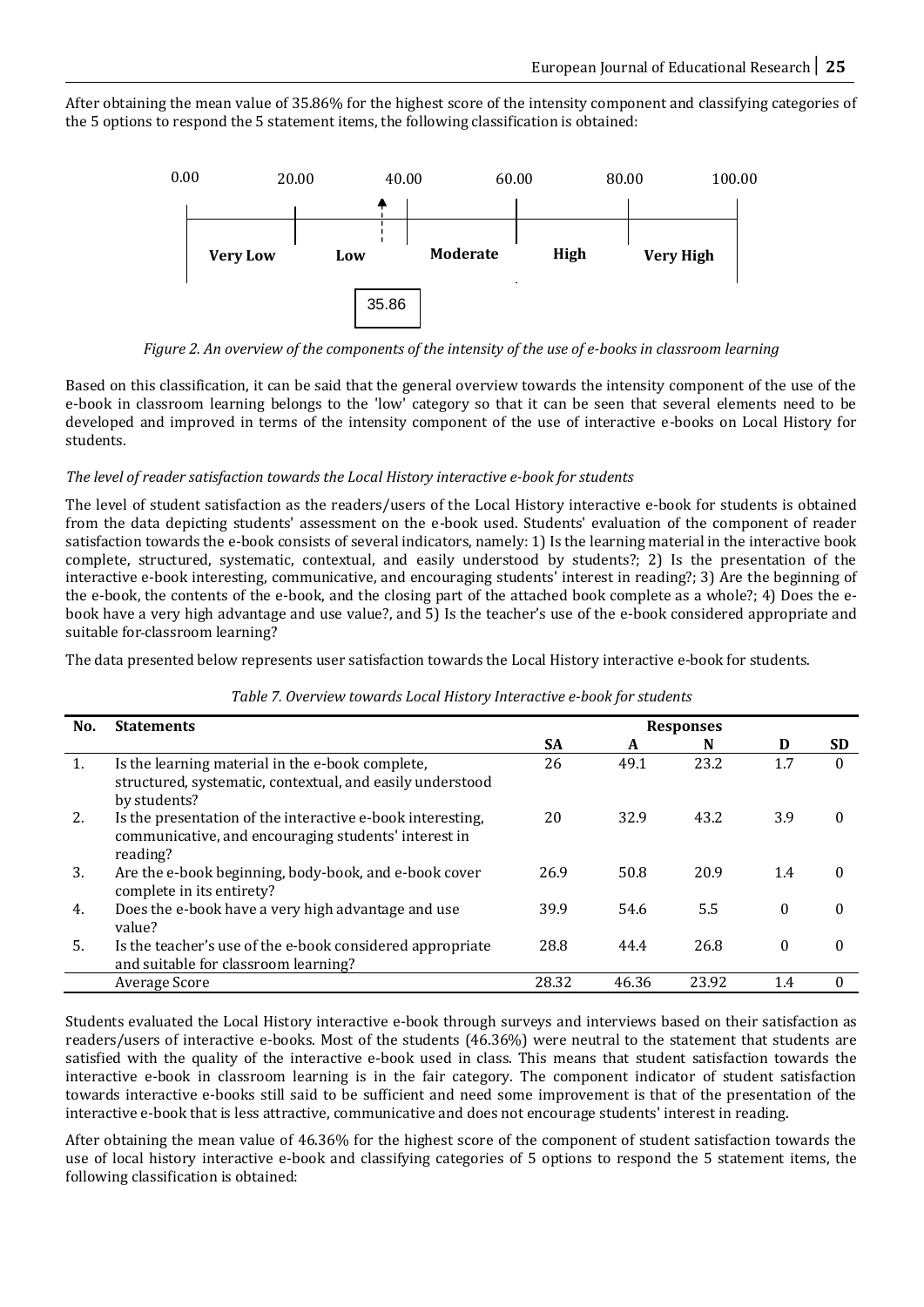

*Figure 3. An overview of the components of student satisfaction with the use of e-books in classroom learning*

Based on this classification, it can be said that the overview towards the components of student satisfaction towards the use of the e-book in classroom learning as a whole belongs to the fair' category so that several parts need to be developed and improved in terms of the intensity component of the use of interactive e-books Local History for students.

# *Effectiveness and Use-Value of the Local History interactive e-book for students*

The effectiveness and use-value of the Local History interactive e-book for students are obtained from the data of the student's assessment of the interactive e-book used. Students' evaluation of the components of effectiveness and usevalue of the interactive e-book consists of several indicators, namely: 1) Can the interactive e-book train students in problem-solving and decision-making processes?; 2) Does the interactive e-book provide an opportunity to appreciate different opinions?; 3) Can the description of the material explanation in the interactive e-book help students conclude and increase student literacy?; 4) Can the captions of illustrations and exercises in the interactive e-book help students express opinions briefly and systematically?; 5) Is the relevant task in the teaching materials able to train thinking and acting skills in line with the learning objectives?; 6) Are the examples described in the e-book relevant to the students' life and able to provide authentic learning experiences?; 7) Are the latest issues in the e-book able to help students think critically and respond to every problem, both local and global issues?; 8) Can the exercises on the e-book help students better master the subject and the relationship between concepts?; 9) Can the e-book increase student interaction with teachers and create high curiosity?, and 10) Can the e-book improve student academic achievement?

The data acquisition presented below represents the effectiveness and use-value of the Local History interactive e-book for students.

| Table 8. Overview towards Local History interactive e-book for students in the Component of Effectiveness and Use-Value |  |  |
|-------------------------------------------------------------------------------------------------------------------------|--|--|
|                                                                                                                         |  |  |

| No. | <b>Statements</b>                                                                                                                                                 |           |       | <b>Responses</b> |                  |                  |
|-----|-------------------------------------------------------------------------------------------------------------------------------------------------------------------|-----------|-------|------------------|------------------|------------------|
|     |                                                                                                                                                                   | <b>SA</b> | A     | N                | D                | <b>SA</b>        |
| 1.  | Can the interactive e-book train students in problem-<br>solving and decision-making processes?                                                                   | 26        | 45.7  | 27.7             | 0.6              | $\Omega$         |
| 2.  | Does the interactive e-book provide an opportunity to<br>appreciate different opinions?                                                                           | 25.6      | 50.1  | 20               | 4.3              | $\theta$         |
| 3.  | Can the description of the material explanation in the<br>interactive e-book help students conclude and increase<br>literacy?                                     | 26        | 58.4  | 15.6             | $\mathbf{0}$     | $\mathbf{0}$     |
| 4.  | Can the descriptions of explanations and exercises in the<br>interactive e-book help students express their opinions<br>briefly and systematically?               | 20.6      | 46.7  | 30               | 2.7              | $\boldsymbol{0}$ |
| 5.  | Are the relevant tasks found in the teaching materials in<br>the interactive e-book able to train thinking and acting<br>skills in line with learning objectives? | 24.9      | 43.8  | 31.3             | $\boldsymbol{0}$ | $\mathbf{0}$     |
| 6.  | Are the examples described in the e-book relevant to the<br>students' life and able to provide a real learning<br>experience?                                     | 18        | 35.9  | 36.1             | 10               | $\mathbf{0}$     |
| 7.  | Can the latest issues in the e-book help students think<br>critically and respond to every problem, both local and<br>global issues?                              | 19.5      | 47.4  | 29.1             | $\overline{4}$   | 0                |
| 8.  | Can the exercises on the e-book help students better<br>master the subject and the relationship between<br>concepts?                                              | 22.5      | 42.9  | 29.2             | 5.4              | $\theta$         |
| 9.  | Can the e-book increase student interaction with<br>teachers and create high curiosity?                                                                           | 25.9      | 44.4  | 24.1             | 5.6              | $\theta$         |
| 10. | Can the e-book improve student academic achievement?                                                                                                              | 24        | 49.9  | 20.4             | 5.7              | $\boldsymbol{0}$ |
|     | Average Score                                                                                                                                                     | 23.3      | 46.52 | 26.35            | 3.83             | 0                |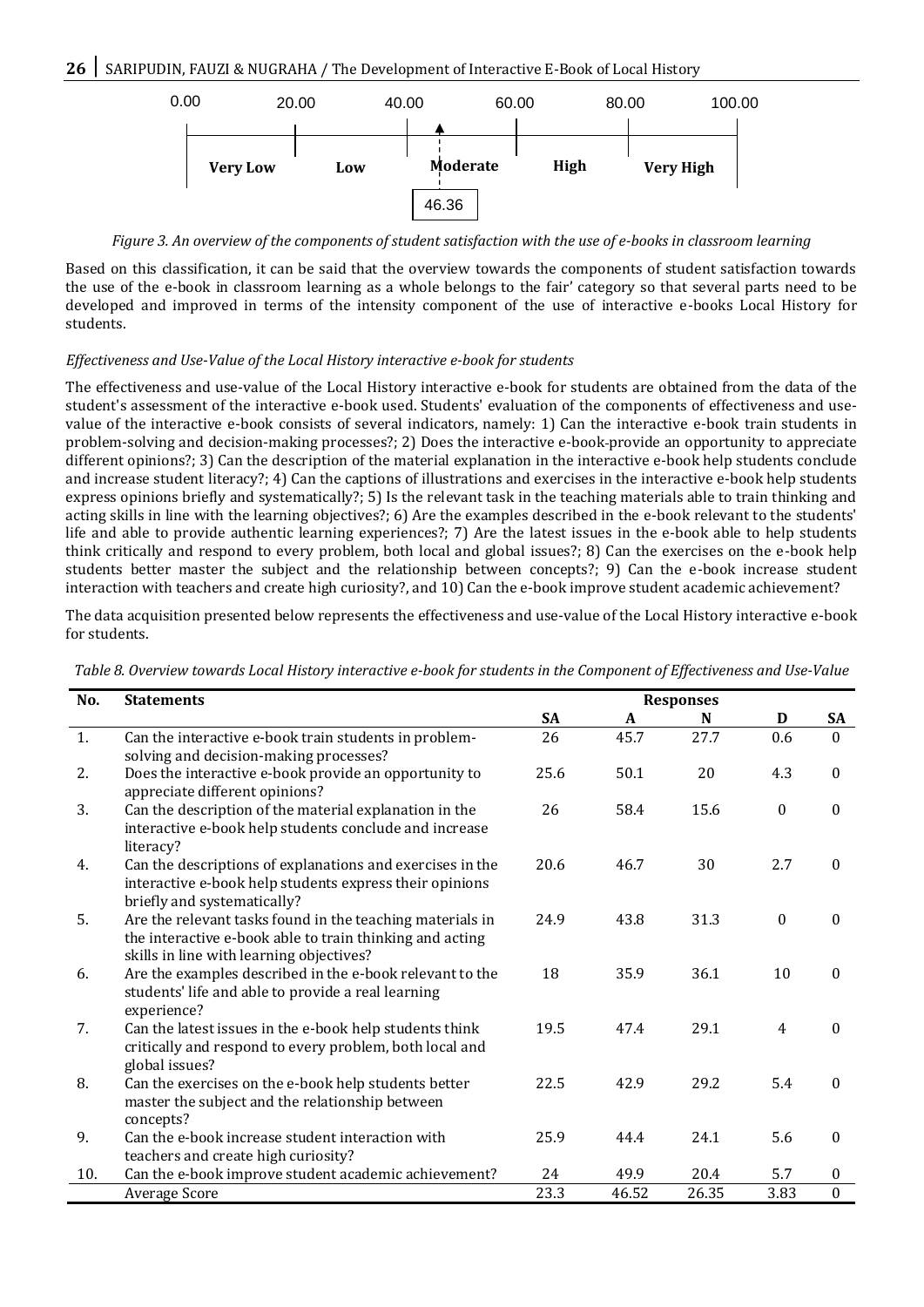Students evaluated the effectiveness and use-value of the interactive e-book of Local History through surveys and interviews. Most of the students (46.52%) agreed that the interactive e-book used by students is highly effective and has a high use-value for classroom learning use. This means that the effectiveness and use-value of e-books in classroom learning are in a good category. However, the indicator for the effectiveness and use-value of the e-book that are still said to be sufficient and need some improvement is that the e-book does not provide both examples that are relevant to students' life and real learning experiences.

After obtaining the mean value of 46.52% for the highest score of the component of effectiveness and use value of the use of interactive e-books and classifying categories of 5 options to respond 5 statement items, the following classification is obtained:



*Figure 4. An overview of the components of the level of effectiveness and use-value of using e-books in classroom learning*

Based on this classification, it can be said that the overview towards the component of the level of effectiveness and use-value of the use of e-books in classroom learning as a whole belongs to the 'fair' category so that there are several components that need to be developed and improved in terms of effectiveness and use-value for of the use of local History interactive e-book for students.

# **Discussion**

# *Understanding of Students' Local History Materials*

The results of the limited trial on this e-book in the schools taken as the research sites show that the average score of the students' achievement in material comprehension and in the development of Local History values show a good ability in understanding the materials and the balance Local History values. Students' understanding of Local History materials (facts, concepts, principles, procedures, and historical thinking) is at the level of 62.40% in the excellent category and 19% in the good category while their development of local history values is of 66.50% in excellent category and 20.5% in the good category. This research further strengthens the findings of Radović et al. (2020) showing that interactively designed textbooks can encourage innovative thinking, practical knowledge acquisition, and student creativity. On the other hand, the historical events revealed in the e-book help students learn as the events can be studied critically and meaningfully (Fauzi et al., 2019).

In understanding the Local History material, students have the best ability to understand facts and historical thinking. In developing local historical values, the most dominant is in understanding the diversity of local historical figures and events, understanding the variety of places where local historical events occur, understanding local cultural and ethnic diversity, understanding the diversity of regional languages, respect and togetherness. This confirms the results of previous research stating that textbooks have an important role in students' learning outcomes.

Various research results show that textbooks play a significant role in student achievement. The report of Asia-Pacific Centre of Educational Innovation for Development (Sadiman, 1997) on Indonesia shows that student ownership of books and other facilities is correlated with student achievement. This statement is reinforced by Supriadi (2000), who states that the level of student ownership of books is positively and meaningfully associated with learning achievement. However, it should also be noted that the effect of textbooks on students will be more optimum if designers and illustrators are more careful on the effects of images on students' motivation and creativity (Kasmaienezhadfard et al., 2015).

With a digital format and open access, students can quickly get local history learning resources. The main challenge of the 21st century is not globalization or cultural westernization. However, the emergence of social media platforms and the global internet not only transmits meaning but also influences human practice and communication, social interaction, identity, and the world of individuals' lives, including students (Dunas & Vartanov, 2020). The generation Z has a habit of constantly spending time using a smartphone which seems to have become a primary need. The use of communication technology that continues to develop, and the development of social media social have formed a new generation of digital natives, which collectively lead to the establishment of a new type of social order (Dunas & Vartanov, 2020). Thus, learning programs must involve some interactive media so that learning runs effectively and efficiently. It is because in conventional teaching, students acquired less materials and values from what offered in the learning process.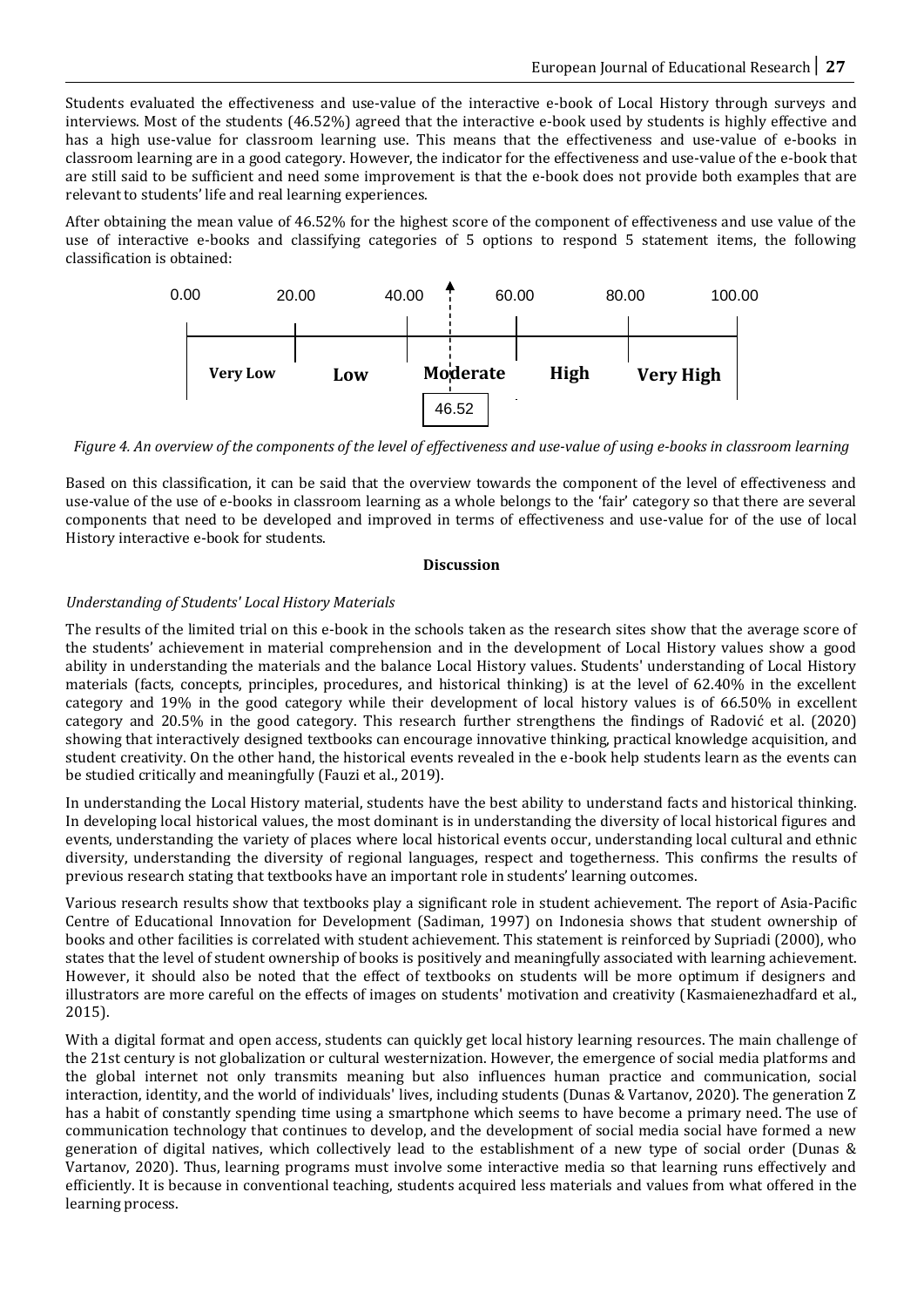# *Students' Perceptions of the Use of Local History Interactive E-Books*

The responses of students of Generation Z tend to convey everything as what it is. This has been delivered by Seemiller and Grace (2016), who reported that Gen Z describe themselves as loyal, wise, loving, open-minded, and responsible people, including when delivering feedback and criticism. This can be seen from their response to the interactive local history e-book, which is considered less in training and sharpening reasoning power. Likewise, the exercises on the interactive e-book used are deemed not to be able to sharpen their thinking skills. Students prefer to have e-books with more illustrations, infographics, and challenging questions such as solving cases, dilemmatic stories, etc. They do not like long descriptions of material but prefer to be packaged in other forms. In this e-book, students like the packaging of the materials set in a timeline form because it is simpler and more visual.

The average result of the overview towards the e-book on the components of learning materials, presentation, and completeness shows that the e-book can be said suitable to be used by students. Several elements need some improvement, including that the material must be more applicable and contextual, develop the latest issues and use the latest references. The Aspects of presentation that are still said to be sufficient and need some improvements are the lack of photos/illustrations and charts. The use of QR-Code in some parts of the local history e-book of West Java was welcomed by students to get additional information. The QR-code is linked to YouTube pages, e-books, e-journals, and virtual museums. It is in line with a study that Gen-Z prefer to have YouTube as the primary source of independent learning (Seemiller & Grace, 2016). Generation Z see themselves as problem solvers who choose to work alone but still build Collaboration by contributing specific elements to larger projects (Mohr & Mohr, 2017).

However, the findings of Mohr and Mohr (2017) show that Generation Z are less interested in current events. This is different from the results above in that students ask for a more contextual West Java local history e-book. This is not related to whether or not Generation Z likes contemporary issues but rather how current issues and problems are packaged in e-books.

# *The Level of Student Satisfaction with the Use of Local History Interactive E-Books*

With an average of 46.36%, most of the students stated that the level of student satisfaction towards the interactive ebook in classroom learning was in the excellent category. The component indicator of student satisfaction towards interactive e-books that are still sufficient and need some improvement is in terms of the presentation of the interactive e-book that is less attractive, communicative, and does not encourage students' interest in reading. So it can be concluded that the overview towards of the components of student satisfaction towards the use of the e-book in classroom learning as a whole belongs to the 'fair' category so that several elements need to be developed and improved in terms of the intensity component of using interactive e-books in the classroom.

The presentation of interactive e-books that are less attractive and communicative results in less encouraging students' interest in reading. The author views the pattern of interaction between the teachers and students can be developed through interactive e-books. In interactive e-books, learning methods can be displayed, which especially suitable for a training which suggests the teachers and students interact optimally. Greene and Petty (1975, as cited in Tarigan, 1986) believe that an excellent third-order interactive e-book is an engaging, interactive e-book written for students. Therefore, the author of interactive e-books can consider the interests of the users. The more relevant an e-book with the students' interests, the more attractive the e-book is.

# *Intensity, Effectiveness and Usefulness of Local History Interactive E-Books*

The intensity level of the interactive e-book in classroom learning is in a low category. Nevertheless, the assessment of the satisfaction component, the level of effectiveness, and the use-value of the e-book in classroom learning belong to the 'fair' category. Several elements need to be developed and improved in terms of the intensity component of the use of Local History interactive e-book for students.

Based on surveys and interviews, most of the students found that the intensity of the use of the interactive e-book in classroom learning was excellent. The indicator components of the intensity of the use of books that are still said to be sufficient and need some improvement include: 1) the low intensity of exercises regularly carried out by teachers with the sources from the interactive e-book, and 2) the low intensity of teachers using the interactive e-book regularly and dominantly in a class. Thus, it can be concluded that the overview towards the intensity component of the use of ebooks in classroom learning as a whole belongs to the 'low' category so that several elements need to be developed and improved in terms of the intensity component of using interactive e-books in the classroom.

To improve the quality of the interactive e-book, the skills and abilities of teachers must be shown in the learning process activities in accordance with the organization of the materials, which is also related to the use of the e-book in the classroom. Organizing the material contains the meaning of processes in scientific disciplines or critical thinking skills, namely: 1) Something that is expected to be learned by students such as concepts, ideas, generalizations from the subject area section (Klein et al., 1986). 2) Content refers to what must be taught to students and how the learning material is organized into the subject area. In this case, studies on course materials face some issues on scope and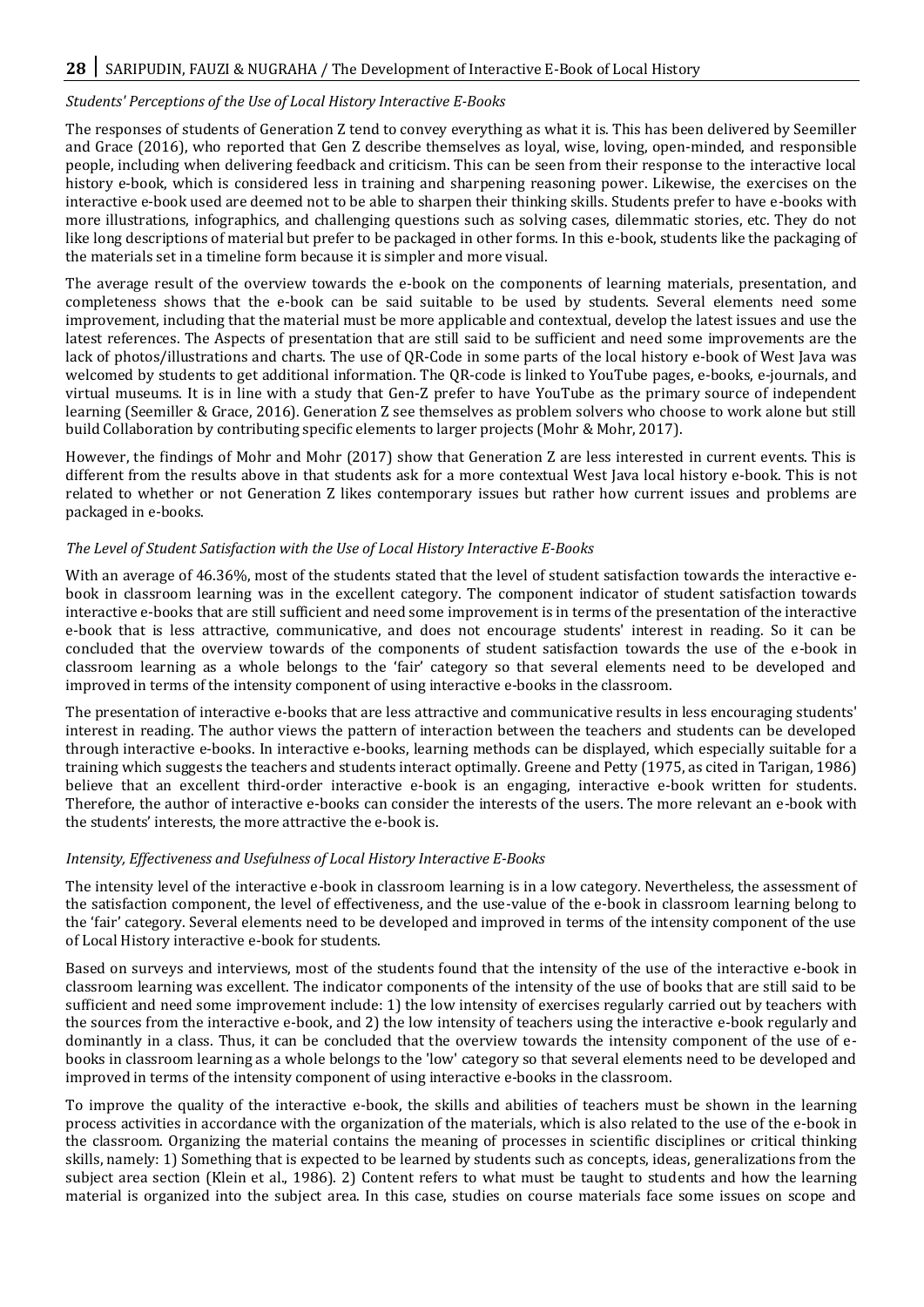sequence (Taba, 1962). This is also in line with the findings of Mohr and Mohr (2017) that e-book media for Generation Z must be very clear in terms of the purpose, source, time spent, how to collect and evaluate content. Thus, that is what the teacher must do. Teachers must first provide strict guidelines for using e-books to help students avoid wasting time and losing focus while surfing the internet.

With an average of 46.52%, most of the students stated that the effectiveness and use-value of the interactive e-book in classroom learning were in a good category. The indicator for the effectiveness and use-value of the e-book that are still sufficient and need some improvement is that related to the statement that the interactive e-book does not provide examples that relevant to students' life and provide authentic learning experiences. So, it can be concluded that the overview towards the components of the level of effectiveness and use-value of using books in classroom learning as a whole belongs to the 'fair' category that it also defines several components that need to be developed and improved in terms of effectiveness and use-value of the use of the interactive e-book in the classroom.

However, it is necessary to redesign the creative e-book so that students can get more information and benefits about local history because learning local history will make students familiar with the community around them and the place where they live, have a positive sense of community and place of residence, as well as know and determine existing values such as working hard, having a mutual respect, being a loyal friend, and being cooperative/working together (Hasan, 2012; Phirangee & Malec, 2017).

# **Conclusion**

Referring to the assessment made by students the interactive e-book does not train and hone reasoning power. Likewise, the exercises on the interactive e-book used have not yet sharpened their thinking skills. The interactive ebook does not point to the power of reasoning. To encourage the ability to reason needs some illustrations through case displays, dilemmatic stories, etc. As for enriching the repertoire of student knowledge, guidance is necessarily needed, i.e. in terms of suggestions on what books to study, the ones useful for finding messages behind the case. Thus, students can do comprehensive and integral thinking.

The average results of the overview towards the e-book on the components of learning materials, presentation, completeness show that they can be said to be suitable to be used by students. Several elements need improvement, including that the materials must be more applicable and contextual, develop the latest issues and use the latest references. The Aspects of presentation that are still said to be sufficient and need improvement include the lack of photos/illustrations and charts.

The intensity level of the interactive e-book in classroom learning is in a low category. Several components need to be developed and improved in terms of the intensity component of the use of the Local History interactive e-book for students. Nevertheless, the assessment of the satisfaction component, the level of effectiveness, and the use-value of the use of the e-book in classroom learning as a whole belong to the 'fair' category.

#### **Recommendations**

Further research is needed to design textbooks in website-based digital formats that are more effective in helping students in the history learning process. The appearance of the textbook must be re-designed to make it easier for students to understand local history. It needs other displays that are more innovative such as animations, films, and others that are preferred by the generation Z compared to adding material descriptions.

#### **Limitations**

This study analyzes the responses of experts and students in an insignificant number to assess the initial design of the local West Java history e-book. Experts are limited among historians and history educators. Other inputs are needed from content creators, website developers, and textbook experts to develop website-based textbooks.

#### **Authorship Contribution Statement**

Saripudin: Article writing, theory and conceptualization, data analysis / interpretation, final approval. Fauzi: Article writing, e-book development, editing, drafting manuscript, critical revision of manuscript, statistical analysis. Nugraha: Article writing, e-book website development, editing.

#### **References**

Abdullah, T. (Ed.). (2010). *Sejarah lokal di Indonesia* [Local histories of Indonesia]. Gadjah Mada University Press.

- Al Harbi, A. (2015). A descriptive-evaluative study of a Saudi EFL textbook series. *Cogent Education*, *2*(1), 1-26. <https://doi.org/10.1080/2331186X.2015.1079946>
- Altbach, P. G., Kelly, G. P., Petrie, H. G., & Weis, L. (Eds.). (1991). *Textbooks in American society: Politics, policy, and pedagogy*. SUNY Press.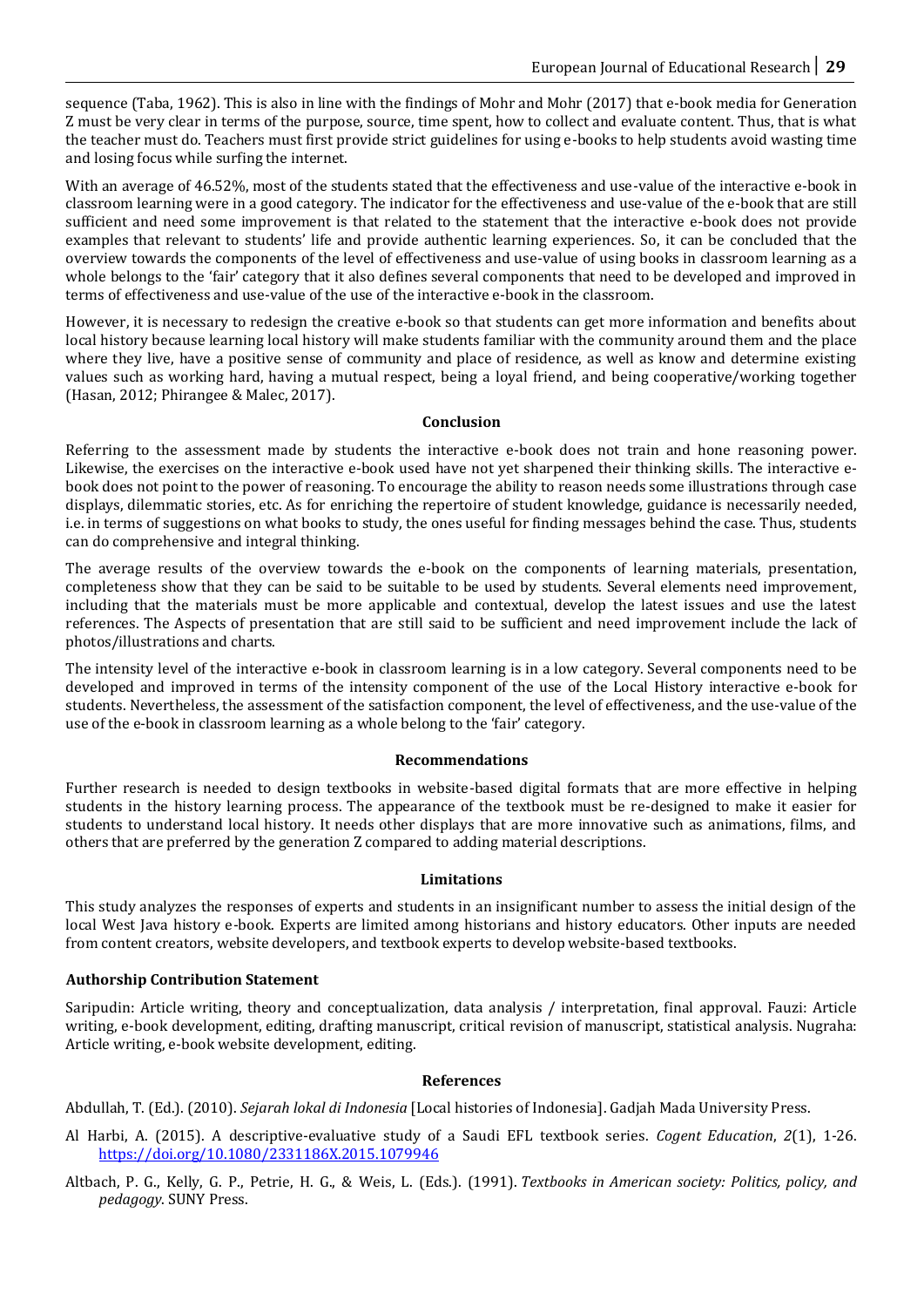Borg, W. R., & Gall, M. D. (1989). *Educational research: An introduction* (5th ed). Longman.

Chambliss, M. J., & Calfee, R. C. (1998). *Textbooks for learning: Nurturing children's minds*. Blackwell Publishers.

- Clarke, W. G., & Lee, J. K. (2004). The promise of digital history in the teaching of local history, the clearing house. *A Journal of Educational Strategies, Issues and Ideas*, *78*(2), 84-87[. https://doi.org/10.3200/TCHS.78.2.84-87](https://doi.org/10.3200/TCHS.78.2.84-87)
- Dickson, L., Miller, M. D., & Devoley, M. S. (2005). Effect of textbook study guides on student performance*. Introductory Psychology, 32*(1), 34-39. [https://doi.org/10.1207/s15328023top3201\\_8](https://doi.org/10.1207/s15328023top3201_8)
- Dikdasmen. (2006). *Pengembangan model pembelajaran yang efektif* [Development of effective learning models], Kemendiknas.
- Douch, R. (1967). *Local history and the teacher.* Routledge & Kegan Paul.
- Dunas, D. V., & Vartanov, S. A. (2020). Emerging digital media culture in Russia: Modelling the media consumption of Generation Z. *Journal of Multicultural Discourses*, *15*(2), 186-203. <https://doi.org/10.1080/17447143.2020.1751648>
- Durwin, C. C., & Sherman, W. M. (2008). Does choice of college textbook make a difference in students' comprehension*? College Teaching*, *56*(1), 28-34[. https://doi.org/10.3200/CTCH.56.1.28-34](https://doi.org/10.3200/CTCH.56.1.28-34)
- Fager, R., Stafford, D., Flatley, R., & Weber, M. (2020). Comparing content and overlap in two large academic eBook collections. *Journal of Electronic Resources Librarianship*, *32*(3), 211-217. <https://doi.org/10.1080/1941126X.2020.1790961>
- Fauzi, W. I., Santosa, A. B., & Tarunasena, T. (2019). Optimizing the use of history textbook through brain-based learning. *Paramita: Historical Studies Journal*, *29*(2), 139-156.<https://doi.org/10.15294/paramita.v29i2.15729>
- Ford, E. (2016). Bringing town and gown together: Using local history to engage students and create collaborative partnerships. *Journal of Museum Education*, *41*(4), 262-274.<https://doi.org/10.1080/10598650.2016.1210406>
- Gafur, A. (1986). *Desain instructional: Suatu langkah sistematis penyusunan pola dasar kegiatan belajar mengajar*  [Instructional design: A systematic step in designing teaching learning basic pattern]*.* Tiga Serangkai.
- Hasan, S. H. (2012). *Pendidikan sejarah di Indonesia: Isu dalam ide dan pembelajaran* [Indonesian history education: Issues in ideas and learning]. Rizqi Press.
- Hendricks, C. C. (2017). *Improving schools through action research: A reflective practice approach*. Pearson.
- Kasmaienezhadfard, S., Pourrajab, M., & Rabbani, M. (2015). Effects of pictures in textbooks on students' creativity. *Multi Disciplinary Edu Global Quest*, *4*(2), 83-96.<https://bit.ly/2Yy4YfU>
- Kestenbaum, D. (2014). *How college students battled textbook publishers to a draw, in 3 graphs.* NPR*.* <https://n.pr/3ilZN9g>
- Klein, W., Klein, W. W., & Wolfgang, K. (1986). *Second language acquisition*. Cambridge University Press.
- Komalasari, K. (2010). *Pembelajaran kontekstual: Konsep dan aplikasi* [Contextual teaching and learning: Concept and application]. Refika Aditama.
- Komalasari, K., & Saripudin, D. (2017)**.** A model of living values education-based civic education textbooks in Indonesia*. The New Educational Review*, *47*(1), 139-150[. https://doi.org/10.15804/tner.2017.47.1.11](https://doi.org/10.15804/tner.2017.47.1.11)
- Landrum, R. E., Gurung, R. A., & Spann, N. (2012). Assessments of textbook usage and the relationship to student course performance. *College Teaching*, *60*(1), 17-24,<https://doi.org/10.1080/87567555.2011.609573>
- Lockeed, M., & Verspoor, A. (1990). *Improving primary education in developing countries: A review of policy options*. World Bank.
- Marcia, J. E., Waterman, A. S., Matteson, D. R., Archer, S. L., & Orlofsky, J. L. (2012). *Ego identity: A handbook for psychosocial research*. Springer Science & Business Media.
- Mohr, K. A., & Mohr, E. S. (2017). Understanding Generation Z students to promote a contemporary learning environment. *Journal on Empowering Teaching Excellence*, *1*(1), Article 9.<https://doi.org/10.15142/T3M05T>
- Patrick, J. J. (1988). *High school government textbooks*. ERIC[. https://www.ericdigests.org/pre-9210/high.htm](https://www.ericdigests.org/pre-9210/high.htm)
- Phirangee, K., & Malec, A. (2017). Othering in online learning: An examination of social presence, identity, and sense of community. *Distance Education*, *38*(2), 160-172[. https://doi.org/10.1080/01587919.2017.1322457](https://doi.org/10.1080/01587919.2017.1322457)
- Radović, S., Radojičić, M., Veljković, K., & Marić, M. (2020). Examining the effects of Geogebra applets on mathematics learning using interactive mathematics textbook. *Interactive Learning Environments, 28*(1), 32-49. <https://doi.org/10.1080/10494820.2018.1512001>